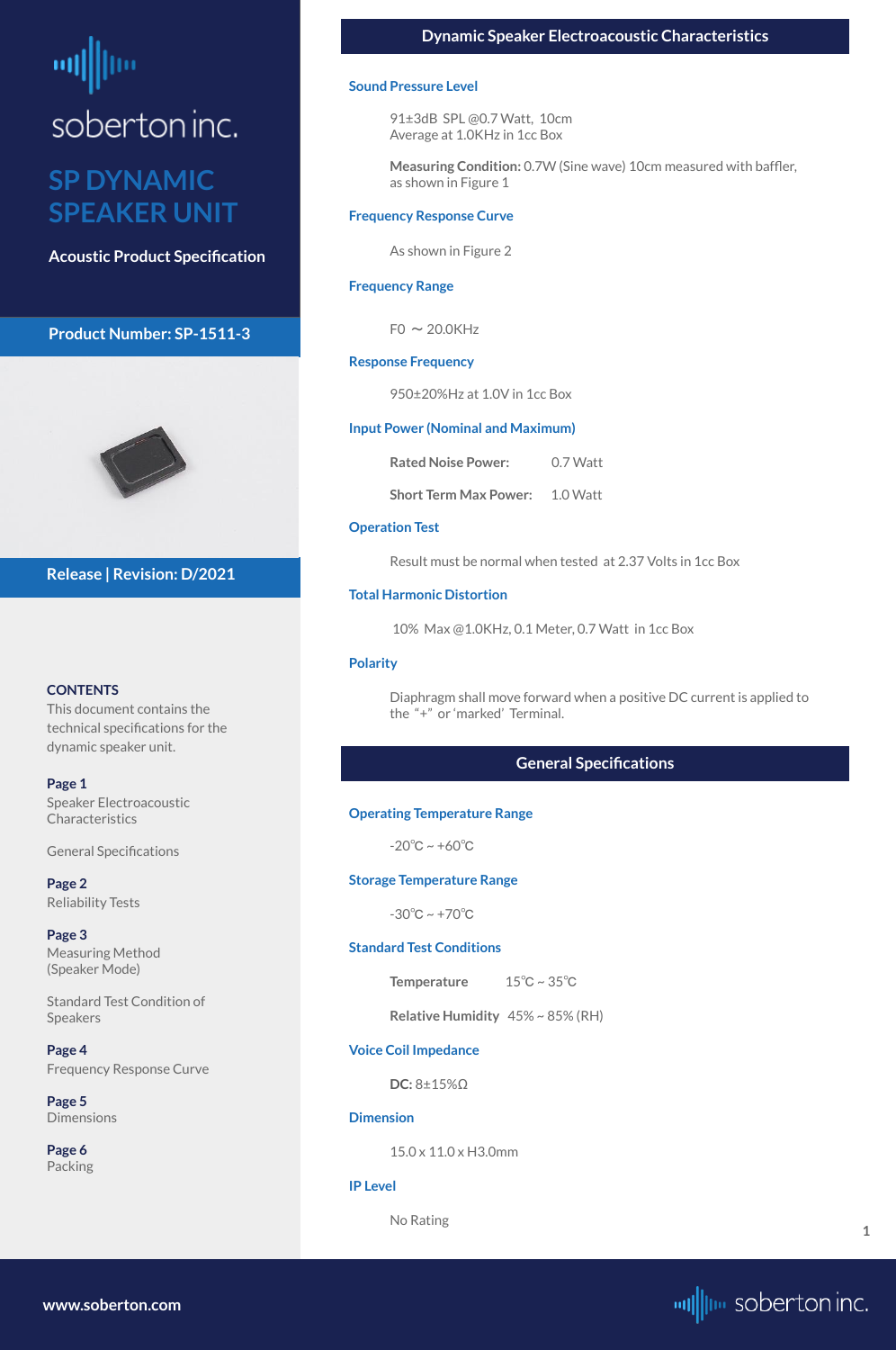### <span id="page-1-0"></span>ᆒ soberton inc. **SP DYNAMIC**

## **SPEAKER UNIT**

**Acoustic Product Specification**

#### **Product Number: SP-1511-3**



#### **CONTENTS**

This document contains the technical specifications for the dynamic speaker unit.

**[Page 1](#page-0-0)** [Speaker Electroacoustic](#page-0-0) 

**Characteristics** 

[General S](#page-0-0)pecifications

**Page 2** Reliability Tests

**[Page 3](#page-2-0)** [Measuring Method](#page-2-0)  [\(Speaker Mode\)](#page-2-0)

Standard Test Condition of Speakers

**[Page 4](#page-3-0)** [Frequency Response Curve](#page-3-0)

**[Page 5](#page-4-0)** [Dimensions](#page-4-0)

**[Page 6](#page-5-0)** [Packing](#page-5-0)

**Release | Revision: D/2021**

#### **Reliability Tests**

The sound pressure as specified shall neither deviate more than ±3dB from the initial value, nor have any significant damage after any of following testing.

#### **High Temperature Test**

| <b>High Temperature</b> | $+70\pm2\degree C$ |
|-------------------------|--------------------|
|-------------------------|--------------------|

#### **Low Temperature Test**

| Low Temperature $-30\pm2\degree$ C |  |
|------------------------------------|--|
|                                    |  |

**Duration** 96 hours

#### **Heat Shock Test**

| <b>High Temperature</b> | $+70\pm2^{\circ}$ C   |
|-------------------------|-----------------------|
| <b>Low Temperature</b>  | -30 $\pm 2^{\circ}$ C |
| <b>Changeover Time</b>  | <30 seconds           |
| Duration                | 1 hour                |
| <b>Number of Cycles</b> | 10                    |

#### **Humidity Test**

| <b>Temperature</b>                 | $+40\pm2\degree$ C |
|------------------------------------|--------------------|
| Relative Humidity $90\% \sim 95\%$ |                    |
| <b>Duration</b>                    | 48 hours           |

#### **Temperature Cycle Test**

| <b>Temperature</b>                                   | $-30^{\circ}$ C | $+70^{\circ}$ C       |
|------------------------------------------------------|-----------------|-----------------------|
| Duration                                             |                 | 45 minutes 45 minutes |
| <b>Temperature gradient</b> $1 \sim 3^{\circ}$ C/min |                 |                       |
| <b>Number of Cycles</b>                              | 25              |                       |

#### **Drop Test**

The speaker is mounted onto the dummy assembly, placed in a standard cardboard box and then dropped onto a concrete board.

**Height** 0.75 m

**Number of Cycles** 6

#### **Load Test**

**Speaker mode:** White noise (EIA filter) for 96 hours @0.7W input power

**[www.soberton.com](http://www.soberton.com)**

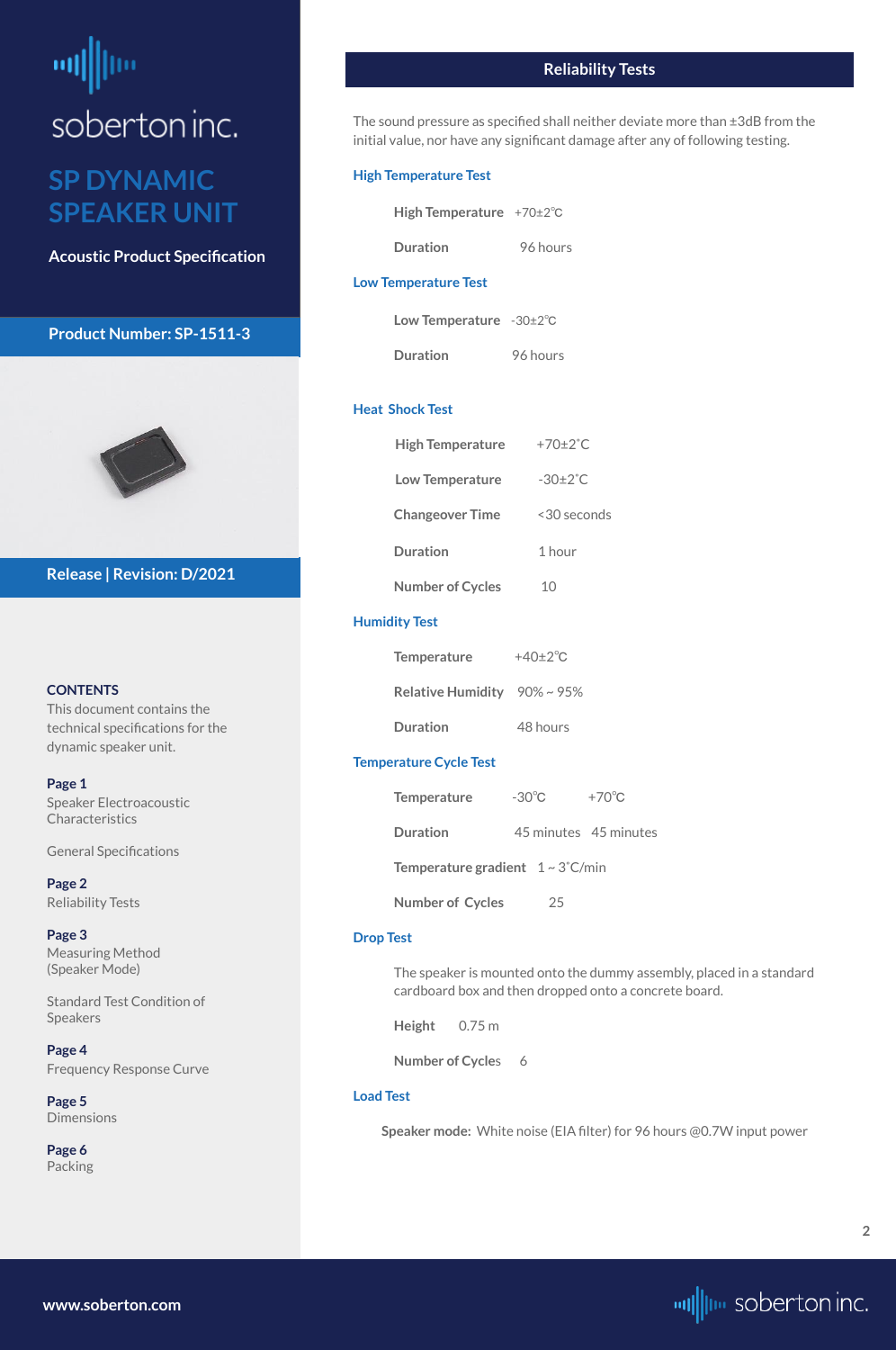### <span id="page-2-0"></span>ᆒ soberton inc. **SP DYNAMIC SPEAKER UNIT**

**Acoustic Product Specification**

#### **Product Number: SP-1511-3**



#### **CONTENTS**

[Speaker Electroacoustic](#page-0-0)  **Characteristics** 

This document contains the technical specifications for the dynamic speaker unit.

#### **[Page 1](#page-0-0)**

[General S](#page-0-0)pecifications

**[Page 2](#page-1-0)** [Reliability Test](#page-1-0)s

**Page 3** Measuring Method (Speaker Mode)

[Standard Test Condition of](#page-1-0)  [Speakers](#page-1-0)

**[Page 4](#page-3-0)** [Frequency Response Curve](#page-3-0)

**[Page 5](#page-4-0)** [Dimensions](#page-4-0)

**[Page 6](#page-5-0)** [Packing](#page-5-0)

#### **Release | Revision: D/2021**

#### **Measuring Method (Speaker Mode)**

#### **Standard Test Condition**

| <b>Temperature</b> | $15 \sim 35^{\circ}C$ |
|--------------------|-----------------------|
|                    |                       |

**Relative humidity** 45% ~ 85%

**Atmospheric pressure** 860mbar ~ 1060mbar

#### **Standard Test Fixture**

**Input Power** 0.7W / 2.37V

**Zero Level** -dB

**Mode** TSR

**Potentiometer Range** 50dB

**Sweep Time** 0.5sec

#### **Standard Test Condition of Speaker (Fig. 1)**



**[www.soberton.com](http://www.soberton.com)**

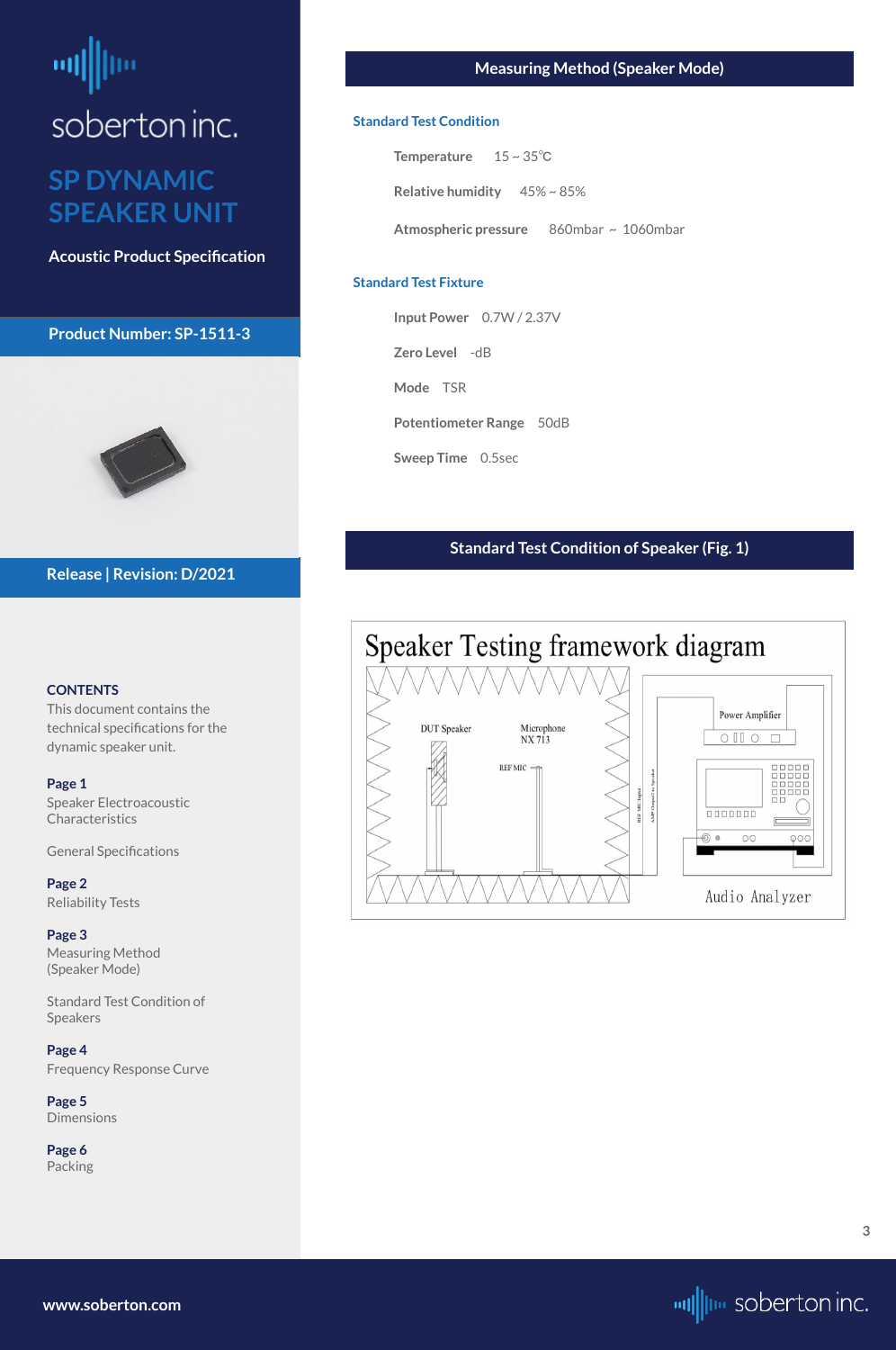# <span id="page-3-0"></span>millim soberton inc.

### **SP DYNAMIC SPEAKER UNIT**

**Acoustic Product Specification**

#### **Product Number: SP-1511-3**



#### **CONTENTS**

[Speaker Electroacoustic](#page-0-0)  **Characteristics** 

This document contains the technical specifications for the dynamic speaker unit.

#### **[Page 1](#page-0-0)**

[General S](#page-0-0)pecifications

**[Page 2](#page-1-0)** [Reliability Test](#page-1-0)s

**[Page 3](#page-2-0)** [Measuring Method](#page-2-0)  [\(Speaker Mode\)](#page-2-0)

[Standard Test Condition of](#page-1-0)  [Speakers](#page-1-0)

**Page 4** Frequency Response Curve

**[Page 5](#page-4-0)** [Dimensions](#page-4-0)

**[Page 6](#page-5-0)** [Packing](#page-5-0)

#### **Release | Revision: D/2021**

#### **Frequency Response Curve (Fig. 2)**

#### Test Condition: 0.7W /0.1M



**[www.soberton.com](http://www.soberton.com)**



**4**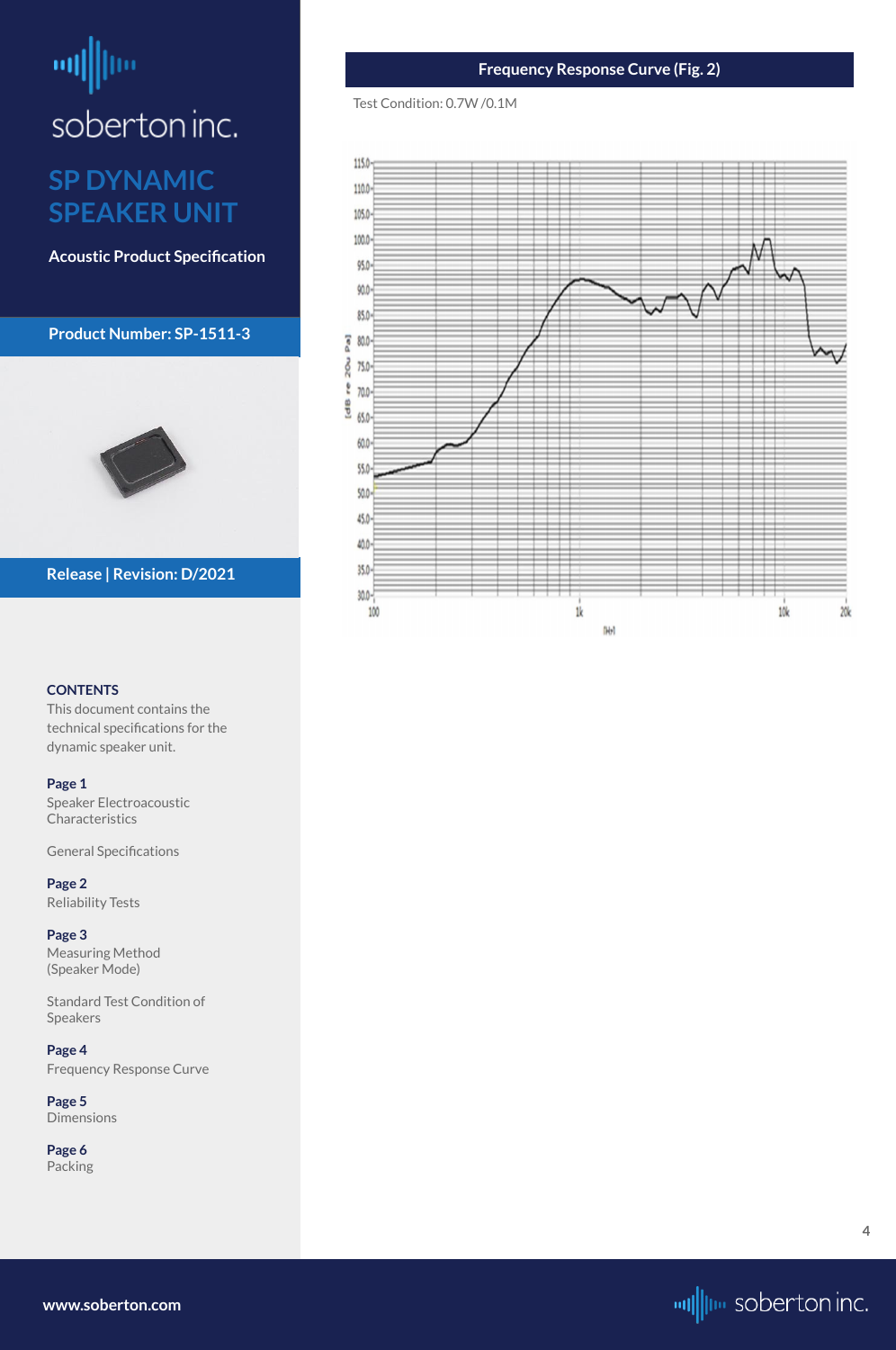# <span id="page-4-0"></span>шĮ soberton inc.

### **SP DYNAMIC SPEAKER UNIT**

**Acoustic Product Specification**

#### **Product Number: SP-1511-3**



#### **CONTENTS**

[Speaker Electroacoustic](#page-0-0)  **Characteristics** 

This document contains the technical specifications for the dynamic speaker unit.

#### **[Page 1](#page-0-0)**

[General S](#page-0-0)pecifications

**[Page 2](#page-1-0)** [Reliability Test](#page-1-0)s

**[Page 3](#page-2-0)** [Measuring Method](#page-2-0)  [\(Speaker Mode\)](#page-2-0)

[Standard Test Condition of](#page-1-0)  [Speakers](#page-1-0)

**[Page 4](#page-3-0)** [Frequency Response Curve](#page-3-0)

**Page 5** Dimensions

**[Page 6](#page-5-0)** [Packing](#page-5-0)

#### **Release | Revision: D/2021**



#### **Dimensions**

#### Tolerance: ±0.2 (unit: mm)











| No.            | Part Name | <b>Material</b> | <b>Quantity</b> |
|----------------|-----------|-----------------|-----------------|
| 1              | Yoke      | Iron            |                 |
| $\overline{2}$ | Magnet    | Nd Fe B         |                 |
| 3              | Plate     | Iron            |                 |

| 4 | Frame      | <b>PPA</b>  |  |
|---|------------|-------------|--|
| 5 | Voice Coil | Copper      |  |
| 6 | Diaphragm  | <b>PEEK</b> |  |
|   | Cap        | PPA         |  |